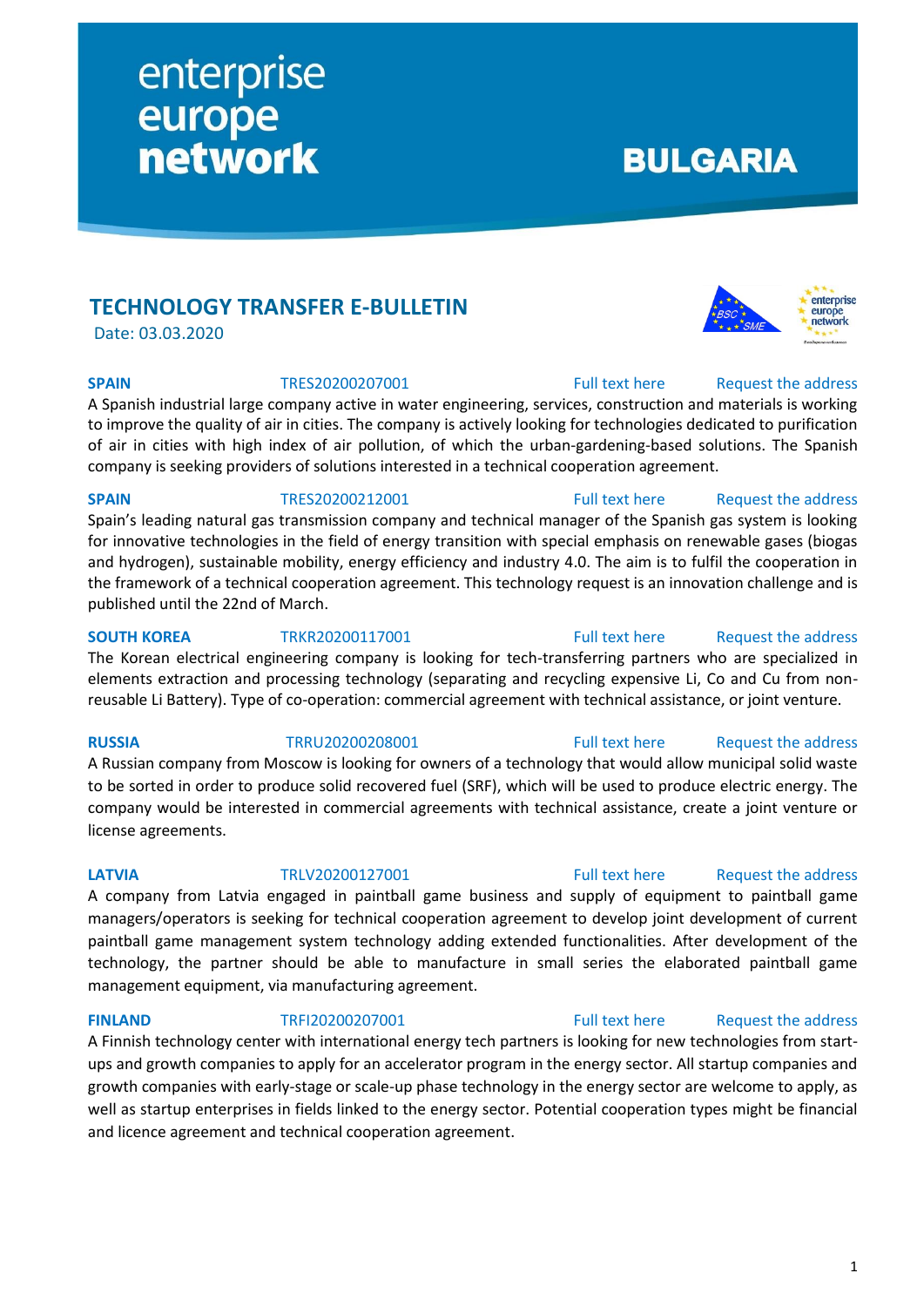A Slovenian company, producer of innovative in-wheel electric motors, is looking for cooperation with experts with know-how in the fields of numeric simulation and optimization of computational fluid dynamics (CFD), and development of embedded systems, with experience in functional safety of automotive applications, the Automotive Safety Integrity Level (ASIL), and the ISO23262 standard. Technical and research cooperation agreements are sought.

**THE NETHERLANDS** TRNL20200213001 [Full text here](https://een.ec.europa.eu/tools/services/PRO/Profile/Detail/d9853ccb-6bed-43b6-9d6d-a7438b169594) Request [the address](http://www.een.bg/index.php?option=com_rsform&formId=13) A large electricity and gas distribution company in the Netherlands is looking for digital technology and software for grid operations and asset investment planning. They are looking for small and medium-sized companies from Western Europe and the Nordics that offer modular innovative software solutions and optimization algorithms capable of integrating into their technical landscape. Cooperation would be in the frame of a technical cooperation or commercial agreement with technical assistance.

**THE NETHERLANDS** TRNL20200204001 [Full text here](https://een.ec.europa.eu/tools/services/PRO/Profile/Detail/2d7d5789-02d8-4675-900a-0fadbd2cf56b) Request the address A Dutch world leading retail-organisation is looking for new methods and technologies to improve the monitoring and control of the quality of fruit and vegetables in the supermarket. The company is looking for partners to develop the applications in the frame of a technical cooperation agreement. This request refers to an innovation challenge published on an open platform.

### **THE NETHERLANDS** TRNL20200219001 **Full text here** Request the address

A Dutch company designs, builds and operates technical installations in complex buildings, such as swimming pools. The company is currently looking for a technology or test in order to economically and efficiently determine the microbial contamination in non-chlorinated swimming pool water. The cooperation with partners would be in the frame of a research or a technical cooperation agreement. This request refers to an innovation challenge published on an open platform.

**THE NETHERLANDS** TRNL20200221001 [Full text here](https://een.ec.europa.eu/tools/services/PRO/Profile/Detail/9d6aa24f-b217-4455-9ce7-95d35f422f9d) Request [the address](http://www.een.bg/index.php?option=com_rsform&formId=13) A Dutch SME is specialized in the engineering of mechanical ground support equipment (MGSE) and/or flight components for the space industry. The Dutch SME has a track record as MGSE partner since the 90's of last century and is looking for manufacturers who can comply with space requirements. The Dutch SME looks for a technical cooperation agreement with the manufacturer of the MGSE and/or flight components.

**SPAIN** TOES20200128001 [Full text here](https://een.ec.europa.eu/tools/services/PRO/Profile/Detail/070f5e5c-4d18-4dc1-a725-090621e76605) Request the address A Spanish SME working in water efficiency offers an innovative smart metering device to raise awareness and reduce water consumption in buildings without reducing flow or limiting time. The device allows visualisation of instant and total daily water consumption and water temperature. Water temperature and flow can be processed statistically to generate additional savings. They are interested in a technical cooperation agreement or a commercial agreement with technical assistance.

French SME has developed innovative technologies enabling the development of high tech custom made robotic systems for automation of precision handling and assembly. It is looking for technical cooperation with companies that specialise in micro-electronics, microsystems, micro-photonics and MEMs industry and willing to bring automation in the process of micro-assembly.

This Japanese firm is looking for partners in the EU interested in a patent related to the mechanism of peristaltic pumps. The offered technology greatly reduces the fatigue of these pumps, increasing the longevity and reliability in applications such as medical devices and clinical usage, while also being usable in emergency care. The technology is offered under a commercial agency agreement with technical assistance, a license agreement, and a technical cooperation agreement.

### 2

# **FRANCE** TOFR20190619001 [Full text here](https://een.ec.europa.eu/tools/services/PRO/Profile/Detail/66c0a977-37a4-47b0-85a9-fa38df314892) Request the address

### **JAPAN** TOJP20200210001 [Full text here](https://een.ec.europa.eu/tools/services/PRO/Profile/Detail/c222871b-22f2-4b36-9f37-ad34cc333404) Request the address

### **SLOVENIA** TRSI20200122001 [Full text here](https://een.ec.europa.eu/tools/services/PRO/Profile/Detail/3c2cc829-c3e6-4233-a4d5-350143bd4a49) Request [the address](http://www.een.bg/index.php?option=com_rsform&formId=13)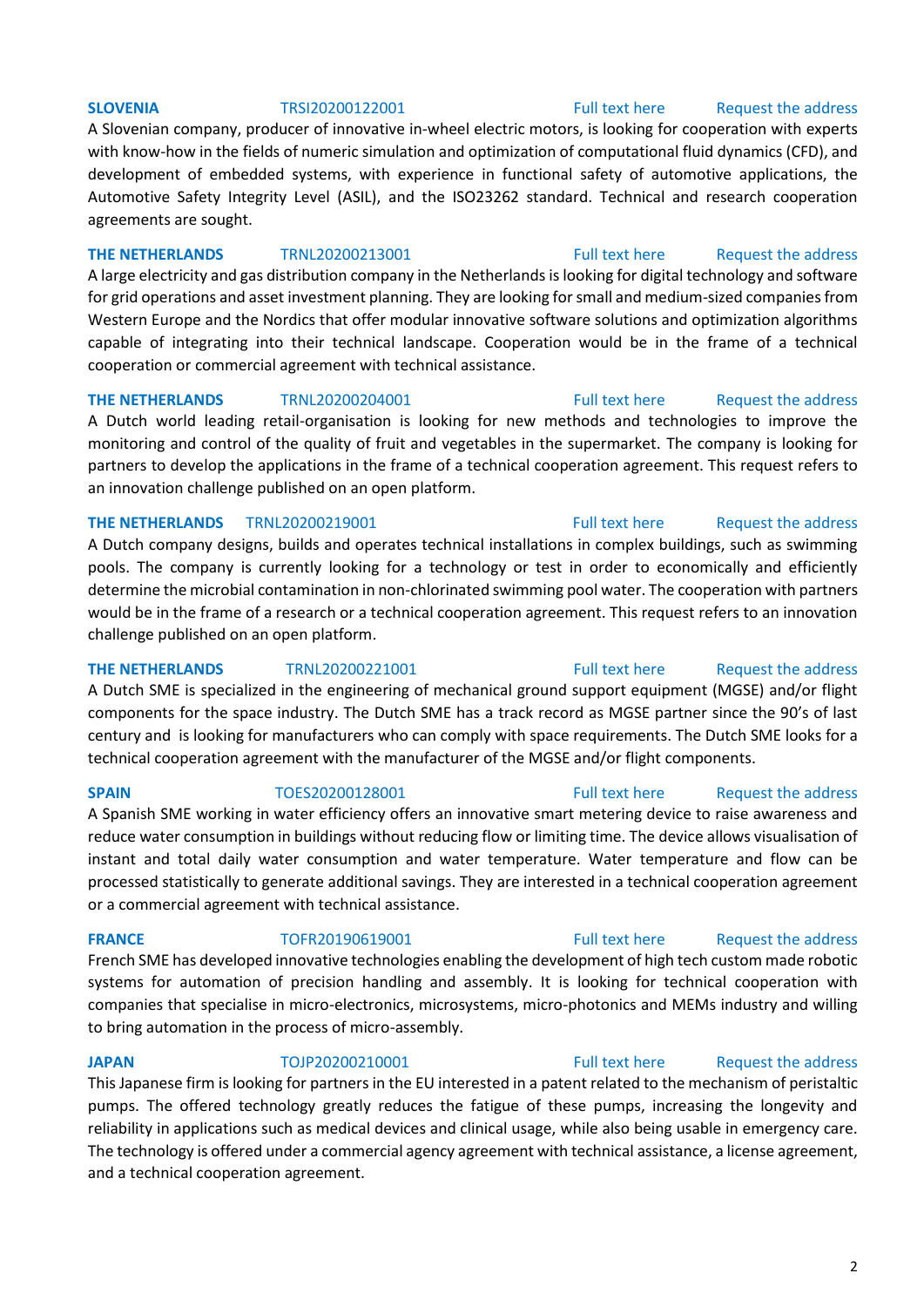A Ukrainian company has expertise in development and integration of additive technologies and hybrid materials into existing and newly developed parts and production processes for aerospace and other industrial sectors. The company is now looking to develop its technology and know-how and is looking for a partner in Europe. Joint venture agreement is envisaged.

**UKRAINE** TOUA20200129001 [Full text here](https://een.ec.europa.eu/tools/services/PRO/Profile/Detail/8faa8bd9-6084-4f63-b3dd-703ef044d1b7) Request [the address](http://www.een.bg/index.php?option=com_rsform&formId=13)  Ukrainian university offers a single concept of energy efficient eco smart-tech house taking into account the complex interrelationships of all subsystems of the building and environmental factors. Solutions of issues walling building, effective systems of micro climate, water supply and intelligent control system are provided. That ensures minimal energy consumption and environmental impact. It is envisaged that the partnership will take the form of a licensing agreement.

**UKRAINE** TOUA20200129002 [Full text here](https://een.ec.europa.eu/tools/services/PRO/Profile/Detail/589c61f8-a427-46a7-bd57-8e78275c7fde) Request [the address](http://www.een.bg/index.php?option=com_rsform&formId=13)  A Ukrainian research and development institute is looking for partners for licensing and manufacturing agreements for hybrid hydrogel implants. These have proven to be highly formable and biocompatible with good potential in areas such as maxillofacial reconstruction.

### **UKRAINE** TOUA20200130001 [Full text here](https://een.ec.europa.eu/tools/services/PRO/Profile/Detail/b7ff3d0e-1398-4df0-9262-086488057378) Request the address

A Ukrainian SME offers a system for intensification of the process of liquid fuel combustion. They propose to place on the vehicle an ozonizer getting electricity from the on-board power system and supplying the ozoneair mixture to the air, used for combustion of fuel or to the fuel itself. This makes it possible to increase fuel octane number of by 8 -15 units and save fuel up to 11%. The SME is seeking partners for joint development in form of research cooperation agreement.

### **UKRAINE** TOUA20200213001 [Full text here](https://een.ec.europa.eu/tools/services/PRO/Profile/Detail/d0ee48e6-d272-40dd-b6fe-d8bf48d975d2) Request the address

A Ukrainian research and development institute is looking for licensees for a nano coating amongst solar collector manufacturers. The coating absorbs 98% of light, it is eco friendly and has very good adhesive and weather resistant properties.

A team of Polish scientists active in the field of packaging materials and systems has developed fully biodegradable packagings for the food industry. They are made from paper-based materials, starch or a polymer derived from renewable resources. Besides being environment-friendly, the packagings are also thicker than the products available on the market, have high water-resistance and antibacterial properties. The scientists are looking for business partners interested in the license agreement.

# A Berlin-based university has developed a method to synthesize Omphalotin in fungal host organisms which allows the selective production of natural or modified Omphalotin that could be used in the protection of plants against pathogenic nematodes. The institute is interested in a cooperation in the framework of a license or a research cooperation agreement.

**GREECE** TOGR20190826001 [Full text here](https://een.ec.europa.eu/tools/services/PRO/Profile/Detail/918559ea-62a3-4a62-a575-b39f715e8f57) Request the address Greek SME, active in advanced materials, has developed a procedure to print flexible electronic circuits and small objects made by graphene and thermoplastic materials using poly-lactic acid (PLA). The company is able to print 3D objects for different end-users by its own equipment, replacing the existing products with super-light ones with better characteristics. The company is looking for partnerships under manufacturing or research cooperation agreement.

**SWITZERLAND** TOCH20200205001 [Full text here](https://een.ec.europa.eu/tools/services/PRO/Profile/Detail/c7521b27-5890-4582-87da-675850109c91) Request the address A Swiss school of technology offers a high-temperature protection coating with a built-in thermal sensor. The new functional coating warns against thermal loads by irreversibly changing its colour. The coating can be used on components, which are prone to material degradation from thermal loads, in order to make inspections fast

# **UKRAINE** TOUA20191219001 [Full text here](https://een.ec.europa.eu/tools/services/PRO/Profile/Detail/33ba7ede-88b3-4673-8d02-9c6a72b9d1ca) Request the address

### **POLAND** TOPL20200203001 [Full text here](https://een.ec.europa.eu/tools/services/PRO/Profile/Detail/0a333b3b-570e-4ea9-b157-928a0cd46215) Request the address

# **BERLIN** TODE20200213002 [Full text here](https://een.ec.europa.eu/tools/services/PRO/Profile/Detail/aca7e6fc-98d1-4678-ae41-051ec56b3f50) Request the address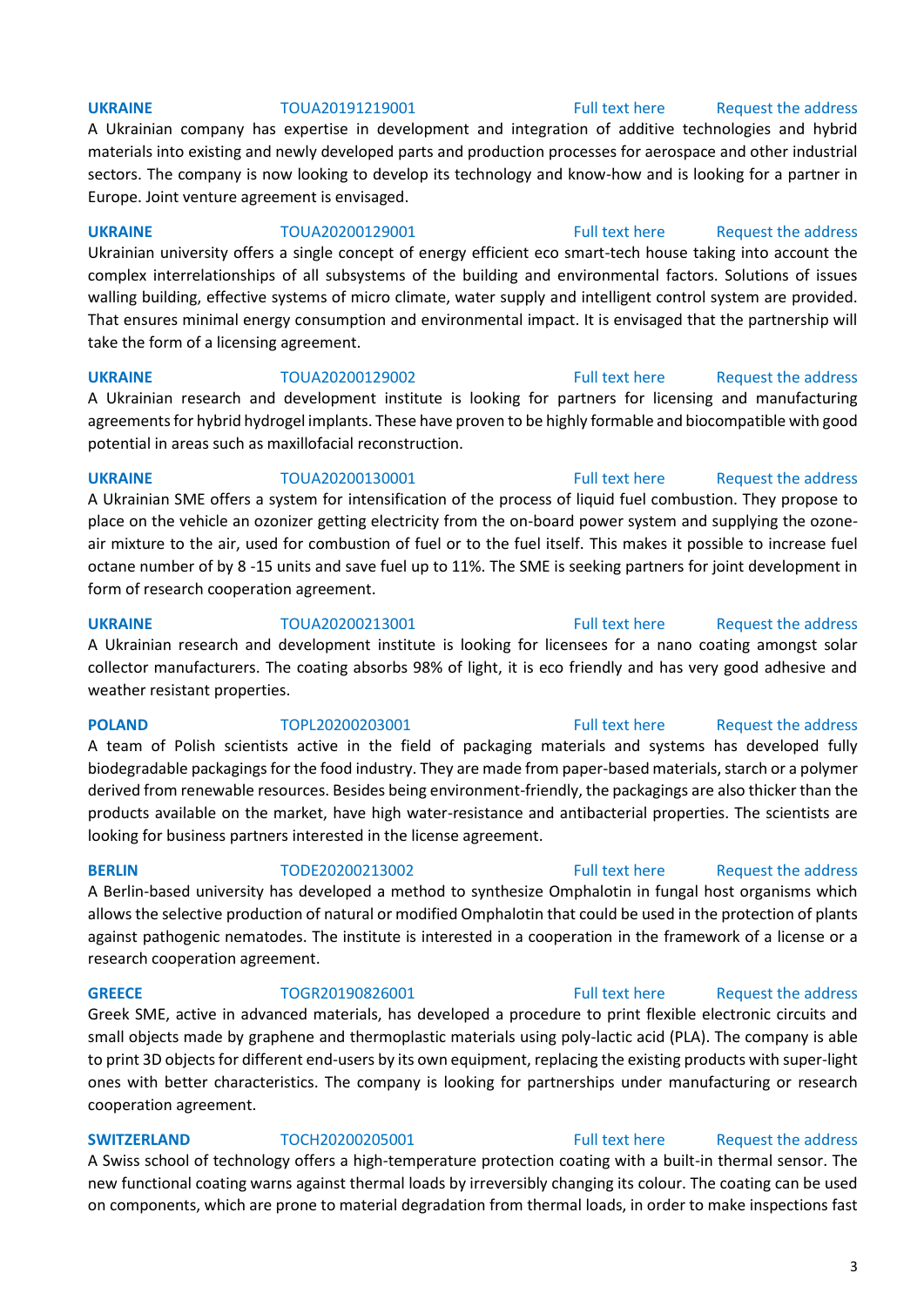and easy. Components comprise turbines, boilers, pipes or bearings which operate in harsh. Type of partnership: licensing agreement.

**SWITZERLAND** TOCH20200130001 [Full text here](https://een.ec.europa.eu/tools/services/PRO/Profile/Detail/07569f42-9c56-4979-891f-eda8a5235379) Request the address A private foundation based in Switzerland is specialised in demographic change and the emerging market of assistance technologies for elderly people. They offer access to a range of testing and piloting environments for companies and research partners that are interested in direct user feedback, both in the development stage as well as with market mature products. The services comprise testing, data collection, evaluation and codesigning. Partners for research cooperation are sought.

**SPAIN** TOES20200212001 [Full text here](https://een.ec.europa.eu/tools/services/PRO/Profile/Detail/16e63fdb-d0ab-403a-b4a4-8398325d23d6) Request the address Spanish company specialized in IT services and outsourcing has developed a powerful customizable tool which facilitate the work of HR (human resources) teams through the digitalization of management processes and employee activity on an innovative platform. The technology provides secure protocols for processing information and data which includes all the processes of HR management. The company is looking for license agreements.

### **UNITED KINGDOM** TOUK20200206001 [Full text here](https://een.ec.europa.eu/tools/services/PRO/Profile/Detail/7a8bcc11-7538-4e52-97f3-e4a6055a0bac) Request the address A UK based company specialising in the development of the Internet of Things (IoT), engineering, semantics, automatic data processing, machine learning, blockchain, and mobile solutions, seeks to participate in projects and programs like Horizon 2020, under a joint venture agreement. Of particular interest are areas such as advanced manufacturing, agriculture 4.0 (advanced farming tech), smart city, waste collection and other process automation related markets by using sensors and smart devices.

**LATVIA** TOLV20200220001 [Full text here](https://een.ec.europa.eu/tools/services/PRO/Profile/Detail/02d31b78-564d-4dc2-8404-451f9a9fbdd6) Request the address

An SME from Latvia has developed innovative hydrogel lenses for the application in the immediate treatment of chemical eye injuries and different types of eye infections. This technology is the synthesis of hydrogel and nanoparticles. The lenses absorb bacteria, fungus, toxins, chemicals, and presents one of very few non-drugs alternative available on the market. The company is looking for licence agreement to contact lens manufacturers for manufacture and/or to sell under the licence.

A UK-based SME is developing methods of generating bone morphogenetic protein using mammalian cell expression systems to produce significant amounts of active biomolecule. These are being developed with a view to potential therapeutic applications for bone and joint conditions. The SME is looking for research partners with expertise in use of bioactives in bone and joint conditions. The partnership is envisaged as a research cooperation agreement or a technical cooperation agreement.

**UNITED KINGDOM** TOUK20200211002 **Full text here** Request the address

A UK-based research institute with world recognised expertise in the area of infectious disease research is offering its capabilities to industrial partners as well as universities and research organisations in developing innovations in the diagnosis and treatment of infectious disease. It is envisaged that the partnerships will take the form of research cooperation agreements, technical cooperation agreements or commercial agreements with technical assistance.

**UNITED KINGDOM** TOUK20200213001 [Full text here](https://een.ec.europa.eu/tools/services/PRO/Profile/Detail/af2f41eb-c7a4-4a51-a4ff-0c6690966bf2) Request the address

A UK-based SME offers its capabilities and experience in cell line development to companies, research groups and universities. The SME will work with partners to develop cell lines expressing the recombinant protein of choice in the amounts and quality required for their drug target and drug discovery work. It is envisaged that the partnership will take the form of commercial agreements with technical assistance, manufacturing agreements or technical cooperation agreements.

# **UNITED KINGDOM** TOUK20200213003 [Full text here](https://een.ec.europa.eu/tools/services/PRO/Profile/Detail/bc69c2a0-1440-4dd3-b58e-ce50cc92645a) Request the address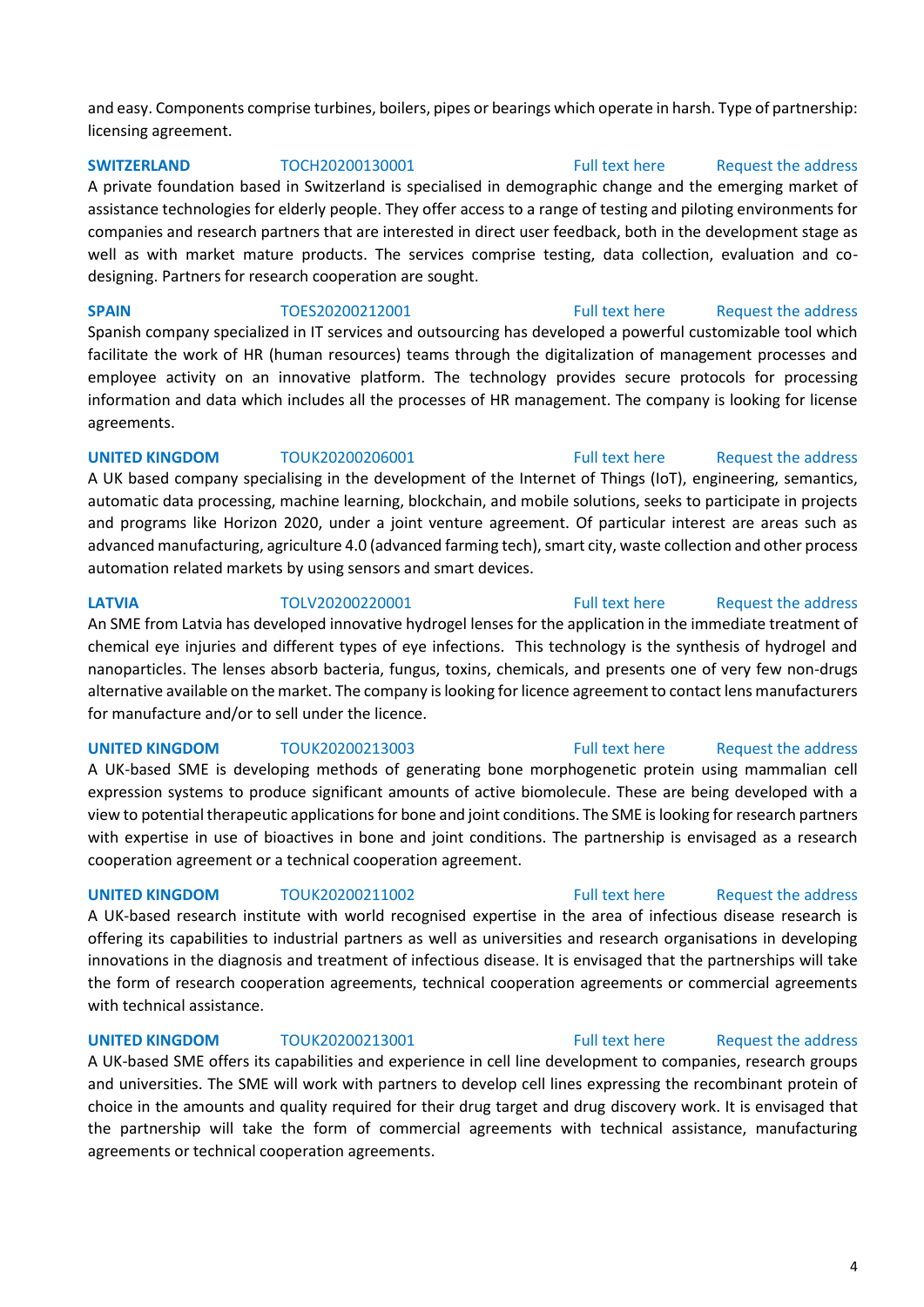### **UNITED KINGDOM** TOUK20200213002 **Full text here** Request the address

A UK-based SME offers its catalogue of recombinant proteins to companies and academia for research and development programmes. These proteins were developed originally for academic research and due to their quality and high stability have been used as rare antigens to generate highly specific antibodies or develop unique assays. It is envisaged that the partnership will take the form of commercial agreements with technical assistance, manufacturing agreements or technical cooperation agreements.

### **ITALY TOIT20200113002** [Full text here](https://een.ec.europa.eu/tools/services/PRO/Profile/Detail/9b2f0912-1d6c-41f5-ae96-f1d8c9dba689) Request the address

An Italian researchers group has developed an innovative technology (available for demonstration) able to treat sea water without membranes,producing at the same time electricity and basic chemicals as HCl (Hydrochloric Acid) and NaOH (Sodium Hydroxide). The technology is able to treat all the concentrated brines that are the end products if a reverse osmosis membranes system is used to treat sea water. The researchers are looking for commercial agency agreement with technical assistance.

A Slovenian research institute is offering a software for telecare and fall detection application for care of the elderly. The software is running on a smartwatch, which is adapted for the elderly who are still active but occasionally need some support from a caretaker. The institute is looking for companies that develop and sell wellbeing devices with special focus on applications for the elderly and services in the telecare market, for license agreements.

### **SPAIN** TOES20200227001 Full [text](https://een.ec.europa.eu/tools/services/PRO/Profile/Detail/662f1047-9c8f-4be3-8936-c633e8008ac4) here Request the address

Spanish technology center offers 3D building scanning service to companies interested in applying new methods to detect buildings damage at early stages (historic buildings included). The type of collaboration sought are technical cooperation agreement with construction firms, building rehabilitation companies and study centers; and research cooperation agreements with any type of entity interested in participated in EU funding programs.

Italian company has innovative has developed a technology that thanks to a patented fluid dynamic design allows particularly comfortable culture conditions for the cells, efficient oxygen and nutrient supply and a highly homogeneous culture area. They are looking for financial agreements ( investors, venture capitalist), and joint venture agreements.

A Spanish biomedical research networking center has developed a new drug-delivery system comprising protein microparticles that mimic the protein release features of IBs (inclusion bodies) and the human hormone secretory system. It will be used for the treatment of cancer, and any other pathology requiring intracellular or extracellular protein delivery, looking to establish license, research cooperation or joint venture agreements.

# A Slovenian research institute is offering a computer implemented algorithm for stress detection. The algorithm was evaluated in a real-life setting and is integrated in a prototype application for managing mental health and well-being. The researchers are looking for a company able to implement the algorithm in commercial wearable applications in the framework of a license agreement.

Research by the group at the German University for Applied Sciences is focussed on innovative strategies for real-time decision making and optimization in enterprise systems. Expert knowledge in 'business information systems' is offered for transnational projects, under a research agreement to collaborate in relevant funding proposals such as Horizon 2020 SU (su-ds02-2020/su-infra01-2018-2019-2020) or SC Calls 2020 (sc1-dth-12- 2020).

### **SLOVENIA** TOSI20200124001 [Full text here](https://een.ec.europa.eu/tools/services/PRO/Profile/Detail/0fb849d5-cb8b-45d2-84c0-fc1e376b3903) Request the address

# **ITALY TOIT20200213001** [Full text here](https://een.ec.europa.eu/tools/services/PRO/Profile/Detail/ad9ae3e0-ddd3-473b-b983-8dc0c55f0a84) Request the address

### **SPAIN** TOES20200212002 [Full text here](https://een.ec.europa.eu/tools/services/PRO/Profile/Detail/e31174be-3683-4e32-aaf3-cb0e3455cde3) Request the address

# **SLOVENIA** TOSI20190813001 [Full text here](https://een.ec.europa.eu/tools/services/PRO/Profile/Detail/e4f2fb80-b93e-4fad-a74e-d362239806b8) Request the address

### **GERMANY** TODE20200219001 [Full text here](https://een.ec.europa.eu/tools/services/PRO/Profile/Detail/08068c19-2d25-4e03-8736-c6c8cbe7629c) Request the address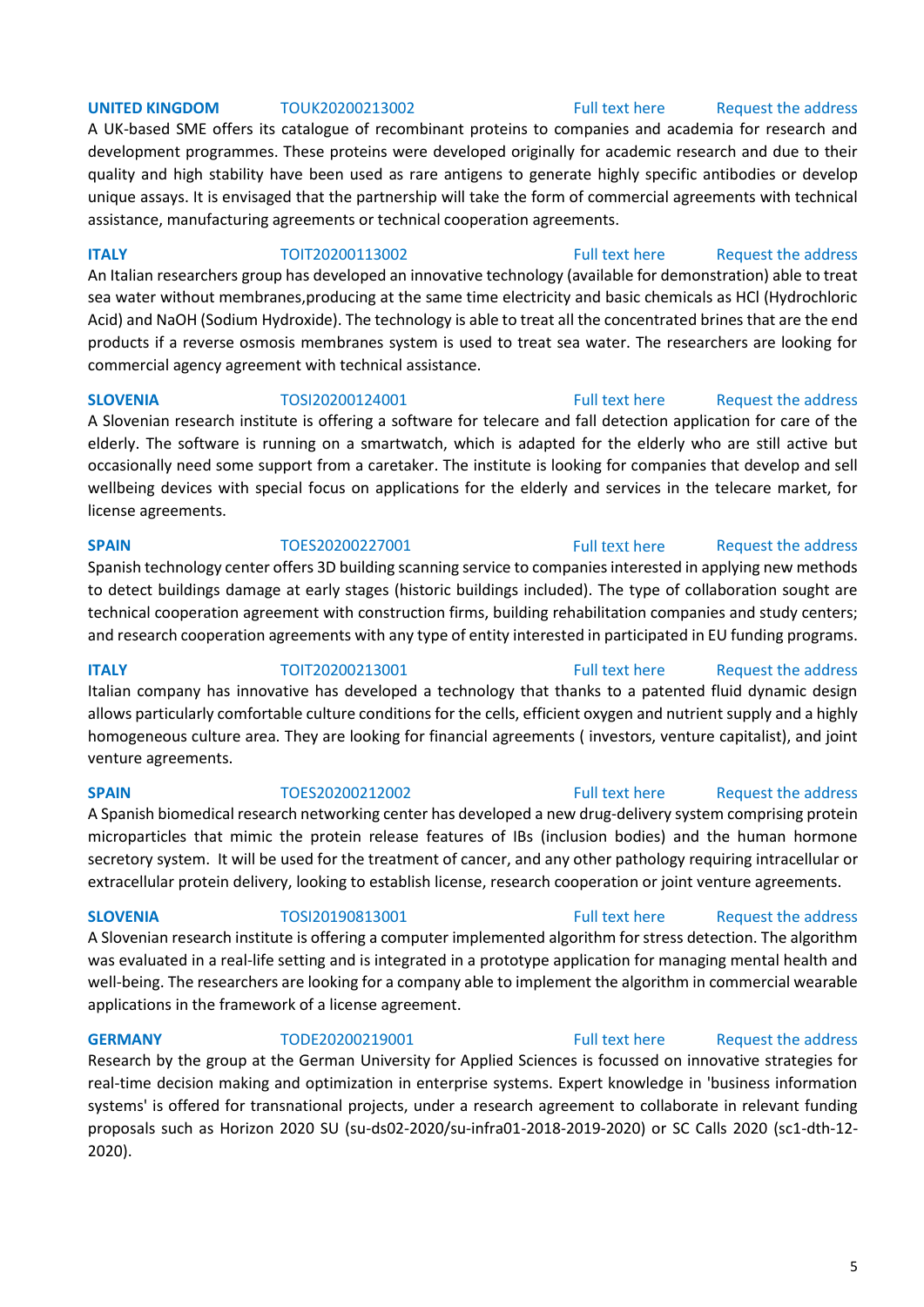### **SPAIN** TOES20200207001 [Full text here](https://een.ec.europa.eu/tools/services/PRO/Profile/Detail/48edf5d2-ac8e-4fd6-b97c-8ee950750723) Request the address

A Spanish entrepreneur has patented an innovative first aid kit which allows a controlled monitoring of its content. Access to the first aid kit is restricted through a microchip integrated card and drug availability is registered through an electronic bar code reader. The entrepreneur wants to develop the prototype and seeks healthcare institutions and industries for financial, manufacturing and technical cooperation agreement. Collaboration in European funding programs will be welcome

### **CZECH REPUBLIC** TOCZ20200225001 [Full text here](https://een.ec.europa.eu/tools/services/PRO/Profile/Detail/fde7fe0f-3ebd-445d-8f4e-06f87aa0ff6d) Request the address

Researchers from a Czech university developed a device based on X-ray fluorescence for non-destructive analysis of materials. The analyses with standard devices determine elemental composition only in a selected spot on an investigated object. This device enables scanning of a selected area with a variable detection angle, which makes possible to obtain surface distributions of present chemical elements with approximate depth distributions. Partners interested in licensing agreement are sought.

**THE NETHERLANDS** TONL20200217001 [Full text here](https://een.ec.europa.eu/tools/services/PRO/Profile/Detail/5147e629-e3cd-4893-b7d0-ef7aeb80c6cd) Request the address Netherlands based innovative timber company is active in the field of sustainable wood protection and has developed a new innovative sustainable wood modification technology based on fast-pyrolysis and other biobased feedstock. The company is looking for partners to collaborate with under a commercial agreement with technical assistance. This request refers to an innovation challenge published on an open platform.

### **GERMANY** TODE20200210001 [Full text here](https://een.ec.europa.eu/tools/services/PRO/Profile/Detail/7ee31979-c90b-4214-96c6-4aeb58c5abb8) [Request the address](http://www.een.bg/index.php?option=com_rsform&formId=13)

A German SME has developed an innovative lehr loader. Lehr ovens are used in the production of hollow glass to decrease mechanical stress of the material. The device pushes the produced glassware in a soft movement at right angles into the lehr. Due to the innovative mechanical layout of the device, the machine has one motor less than state of the art products, leading to lower maintenance and energy costs. Targeted cooperation types are commercial agreements with technical assistance.

**GERMANY** TODE20200128001 [Full text here](https://een.ec.europa.eu/tools/services/PRO/Profile/Detail/87c6cbae-7675-4e31-a54e-d2530aa34c1c) Request the address German SME offers an easy to use software solution to add perfectly designed content on advertising screens and displays within seconds. The simple digital signage software combines cloud-based content creation and display software in one. Commercial agreements with technical assistance are offered to customers in Europe that would like to apply the software for screen advertising or as information system. It is especially suitable for franchise or multiple store enterprises and hotel chains.

**SLOVENIA** TOSI20200122001 [Full text here](https://een.ec.europa.eu/tools/services/PRO/Profile/Detail/e526b58d-7487-4f45-81ba-d8242f2b34ee) Request the address A Slovenian inventor has invented a new packaging solution for reducing an empty space of packaging containers, which are typically sold with food and other pre-packaged products. The inventor is offering a licensing agreement for the patented invention.

**SPAIN** TOES20200210001 [Full text here](https://een.ec.europa.eu/tools/services/PRO/Profile/Detail/f8d6928a-ac0d-43b7-a769-0ee0c620225f) Request the address A Spanish company specialized in digitising information related to plants care, has developed an application and software to manage / certificate all the maintenance tasks realized in palm trees, plants and crops. The company is looking for commercial agreements with technical assistance and joint venture agreements.

A spin-out company of a leading Slovenian scientific research institute has developed a highly specialized instrument for applying transient current technique in research of semiconductors. The company is looking for companies specialized in development and marketing of scientific instruments to jointly develop a new version of mass produced instrument for educational purposes. The company seeks technical agreements, and distributors for cooperation agreements with technical assistance.

**CZECH REPUBLIC** TOCZ20200117003 [Full text here](https://een.ec.europa.eu/tools/services/PRO/Profile/Detail/81430078-1e5c-43f1-a60f-14a9d76bacd4) Request the address Czech R&D Institution has developed a sensor platform for comprehensive evaluation of indoor environment quality for usage in buildings there the risk of exceeding CO2 concentrations can be expected - e.g. public buildings, schools etc. Technology is offered to companies involved in the installation of monitoring and control

# **SLOVENIA** TOSI20200123001 [Full text here](https://een.ec.europa.eu/tools/services/PRO/Profile/Detail/b77f1e7c-4aad-4e95-b890-358c5e87def9) Request the address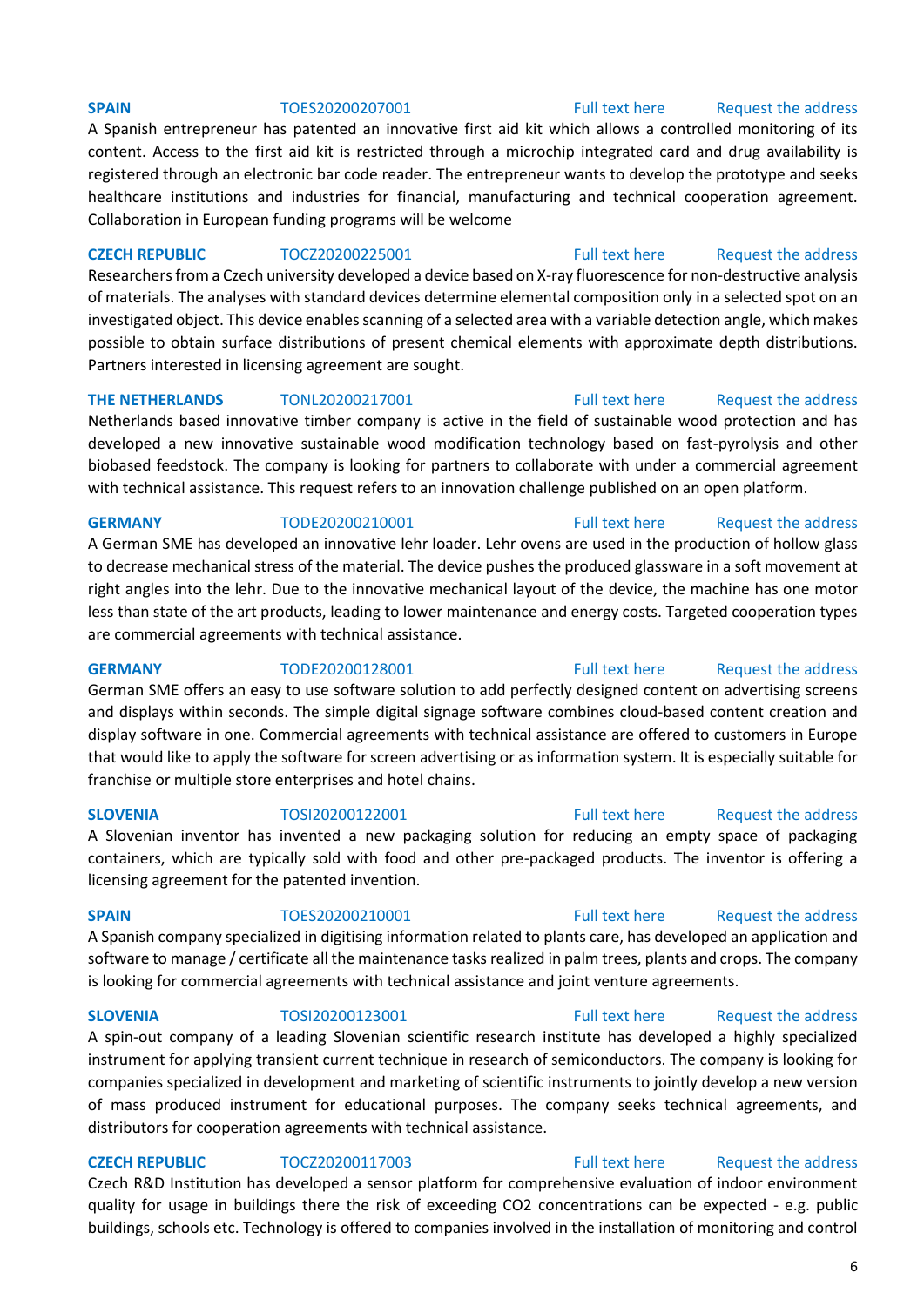systems on the basis of license agreement or on the basis of commercial agreement with technical assistance for restricted countries in Central Europe region.

**CZECH REPUBLIC** TOCZ20200117004 [Full text here](https://een.ec.europa.eu/tools/services/PRO/Profile/Detail/518555b5-a511-4a28-aecb-d4b99e27e11b) [Request the address](http://www.een.bg/index.php?option=com_rsform&formId=13)  Czech R&D Institution has developed a platform for remote water meter reading for better indentification of weak points of the water distribution network in building complexes.The main innovation lies in the use of lowcost remote readings and data communication to the local distribution network without need of high operating costs. Technology is offered to the electronic components manufacturers on the basis of license.

**LITHUANIA** TOLT20191112001 [Full text here](https://een.ec.europa.eu/tools/services/PRO/Profile/Detail/584111ff-2b99-4109-b65e-a64cd78c42ab) [Request the address](http://www.een.bg/index.php?option=com_rsform&formId=13)  A Lithuanian SME develops virtual psychological assessment games that allow evaluating various psychological constructs including personal strengths, cognitive functioning, decision-making, work values, etc. The software creates structured, standardized reports using decision trees. The tool can be applied for users in educational, clinical or human resource management settings. Commercial agreement with technical assistance or joint venture agreement are sought.

**SWITZERLAND** TOCH20200224001 [Full text here](https://een.ec.europa.eu/tools/services/PRO/Profile/Detail/5d631e4e-435e-42ed-b82f-958b037f3256) Request the address A Swiss SME specialized in elastomeric components for the global automotive industry has developed and produced a proprietary dielectric elastomer actuator technology made of a single elastic part which creates linear displacement upon applying a voltage. The actuator excels in a high operating range, small size and low weight. Applications include grip control, soft robotics, haptic feedback. The company offers commercial agreement with technical assistance and technical cooperation agreements.

**BELGIUM** TOBE20200131001 [Full text here](https://een.ec.europa.eu/tools/services/PRO/Profile/Detail/3a286fb4-13f4-408f-8cfa-3fd704e38958) Request the address

Belgian engineering start-up based in Brussels is active in aerodynamic simulation services and uses computational fluid dynamics software to provide a detailed and accurate approach to simulate the aerodynamics and heat transfer for buildings and urban design. The company is looking for partners for technical collaboration to test the simulation services. In addition they are also open to cooperation on H2020 calls related to energy efficiency of buildings under research cooperation agreement.

A Slovenian internet-of-things (IoT) software development company is offering an innovative smartphone IoT platform for quick and agile prototyping and testing of sensor and actuator-based applications. The platform was successfully used in several international research projects in the areas of smart cities, e-health, industry 4.0 and education. Technical and research cooperation agreements are sought with industrial companies, academic institutions, R&D institutes.

A German university offers a method for current measurement in half-bridge topologies. The method is effective, compact and inexpensive. There is only a minimal disruptive influence on the switching characteristics of power electronic breakers. A prototype is available. Industrial partners from energy, electric vehicle and power industries are sought for licensing agreements.

### **SPAIN** TOES20200206001 [Full text here](https://een.ec.europa.eu/tools/services/PRO/Profile/Detail/1d5428c9-56b2-4f34-9a09-861aee46ca69) Request the address

A Spanish company, an international leader in the intralogistic sector due to automation solutions and specialized in the design and manufacture of its own automatic guided vehicles, offers everything from consulting and management of automation projects to their implementation and maintenance. An entity (company, research centre…) interested in joint venture, technical cooperation or research cooperation agreement is sought. Collaboration in European funding programs will be welcome.

**SINGAPORE** TOSG20200117001 [Full text here](https://een.ec.europa.eu/tools/services/PRO/Profile/Detail/685d7d7b-99dc-486e-8938-00eba97778e2) Request the address

A Singapore SME has developed a new generation IoT software suite which takes away the complexity of coding and extensive set up of various IoT modules. Industry-agnostic, the full-stack platform is fully operational and maintained without any form of coding, providing users with a do-it-yourself (DIY) approach to configure all

### **SLOVENIA** TOSI20191213001 [Full text here](https://een.ec.europa.eu/tools/services/PRO/Profile/Detail/30352089-943d-4cd3-af53-0929551e32ca) Request the address

# **GERMANY** TODE20200204001 [Full text here](https://een.ec.europa.eu/tools/services/PRO/Profile/Detail/d9927425-dcc5-4479-96cd-7068c611e579) Request the address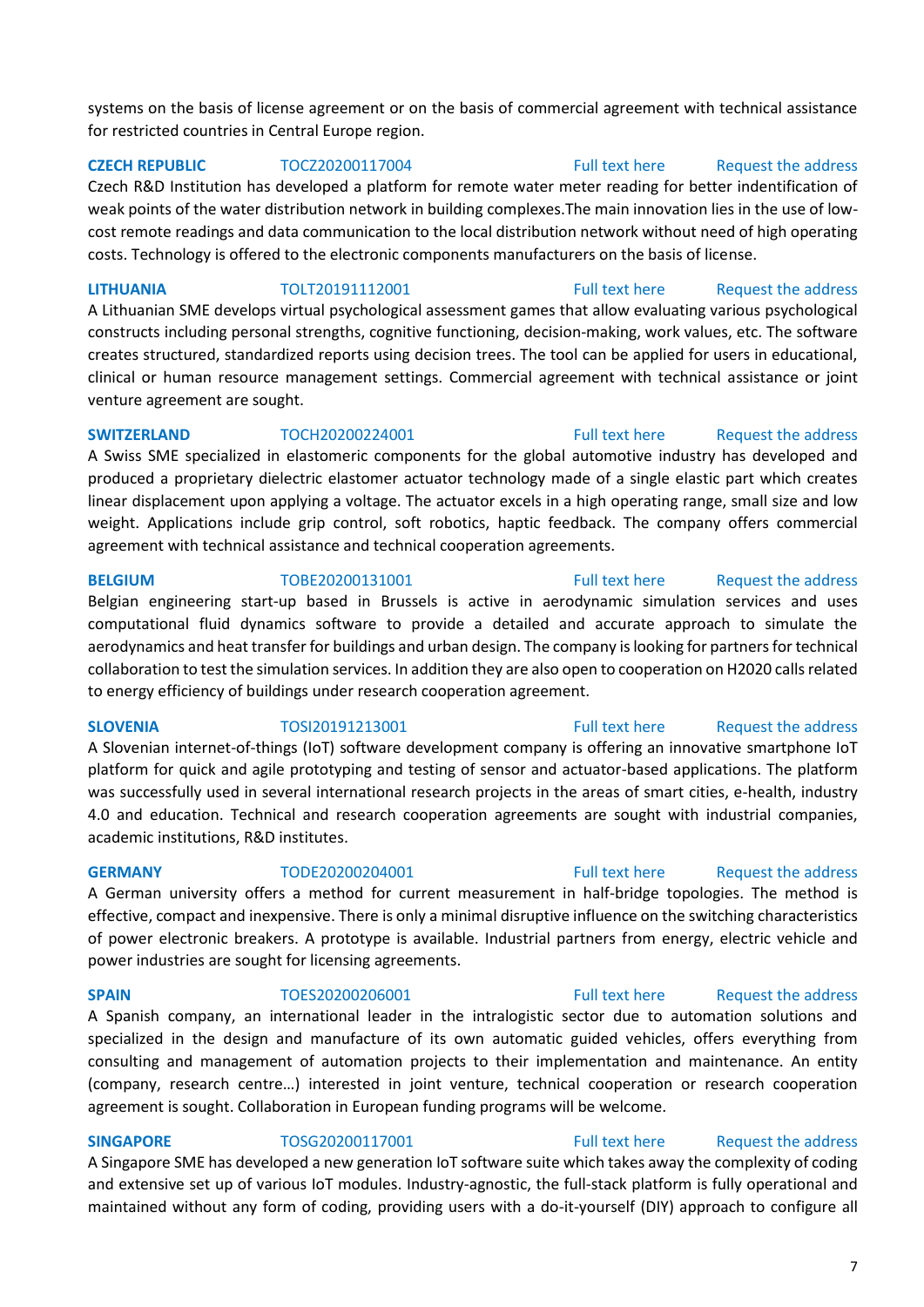features such as sensor logic and manage post-deployment cost. The SME seeks to partner SMEs or MNEs via licensing or commercial agreements with technical assistance.

**SPAIN** TOES20191104002 [Full text here](https://een.ec.europa.eu/tools/services/PRO/Profile/Detail/ddf9121e-0dda-4df8-8ebd-453a0f93b5c4) Request the address

Researchers from the computer engineering department of a Spanish university present a new technical solution for adapting a learning platform to the personal needs of students, so that students with vision and/or hearing problems can work in an environment adequate to guarantee the understanding of the information. Looking for companies that develop learning platforms, teaching centers or academies interested in research cooperation, license or commercial agreements with technical assistance.

**FRANCE** TOFR20200115001 [Full text here](https://een.ec.europa.eu/tools/services/PRO/Profile/Detail/e793e41e-5143-4fcb-ab66-971896b0d8e1) Request the address A French biotechnology SME is offering an easy and rapid test for evaluation of biocharge level and cleaning efficiency. The test is based on a colorimetric reaction which change the color of the test in presence of viable microorganisms within a few hours. This diagnostic test is used for assessing cleaning efficiency for surfaces (and can be used for liquids). The company is interested in commercial agreement with technical assistance or license agreement.

**FRANCE** TOFR20200116002 [Full text here](https://een.ec.europa.eu/tools/services/PRO/Profile/Detail/7c896754-8ef0-4f43-a5bd-290d7391d21d) Request the address Small company based in south of France is offering research and development services and supply of functional monomers, polymers and materials with enhanced performance, all suitable for needs of public or private centers, or suppliers of high demanding sectors. Their expertise is valuable in any application field (biomedical, aeronautic, material science, petrochemical, chemical industry, energy...). The company is looking for research cooperation agreements or technical cooperation agreements.

### **SPAIN** TOES20200130003 [Full text here](https://een.ec.europa.eu/tools/services/PRO/Profile/Detail/bde0154f-0ef7-44b6-ba29-f6335870fd1c) Request the address

A Spanish technological centre expert in plastics is very keen on the development and investment in a new branch for the defence sector. They would like to get in touch with enterprises (both large companies and SMEs), as well as with other research organizations or any kind of agency, in order to study different needs and business opportunities towards new defence-scope projects considering the H2020 calls to prepare new defence sector proposals.

**ITALY TOIT20191220002** [Full text here](https://een.ec.europa.eu/tools/services/PRO/Profile/Detail/c8ade762-0234-400c-ae38-7f8ea055452b) Request the address

An Italian Research Institute developed a data acquisition and processing platform on flexible substrate to interface physical sensors (e.g. strain gauges) together with commercial ones (inertial, others), with the final aim to design and fabricate smart wearable devices. R&D partners are sought to develop strain sensors and SMEs in the field of textile electronics to further advance the platform with a textile-based Printed Circuit Board, under technical or research cooperation agreements.

### **AUSTRIA** TOAT20200204002 [Full text here](https://een.ec.europa.eu/tools/services/PRO/Profile/Detail/755b46d2-b9dd-40ca-a597-29e0cb777411) [Request the address](http://www.een.bg/index.php?option=com_rsform&formId=13)

The company is located in Vienna, Austria. It has developed a cleaning technology for optical sensors that significantly improves in-line measurement in industrial environments. This technology is based on specifically developed ultrasonic protocols that remove small particles as well as bio-films from various sensors thereby keeping them clean. The company would like to enter commercial agreements with technical assistance to transfer its technology to application in industrial processes

### **SPAIN** TOES20200220001 [Full text here](https://een.ec.europa.eu/tools/services/PRO/Profile/Detail/7e5bfae6-6cb1-4a5a-817c-1b9e7e5ef9de) Request the address

Spanish university developed an in-space power generation system that transforms the orbital energy into power for on-board use. Thanks to the geomagnetic field and the relative motion with respect to the ambient plasma of 2 floating electrodynamic tethers or set of tethers, connected to a battery or impedance, a steady current is generated. Tether segments capture electrons from plasma and emit them through the thermionic and photoelectric effects. Looking for financial and license agreements.